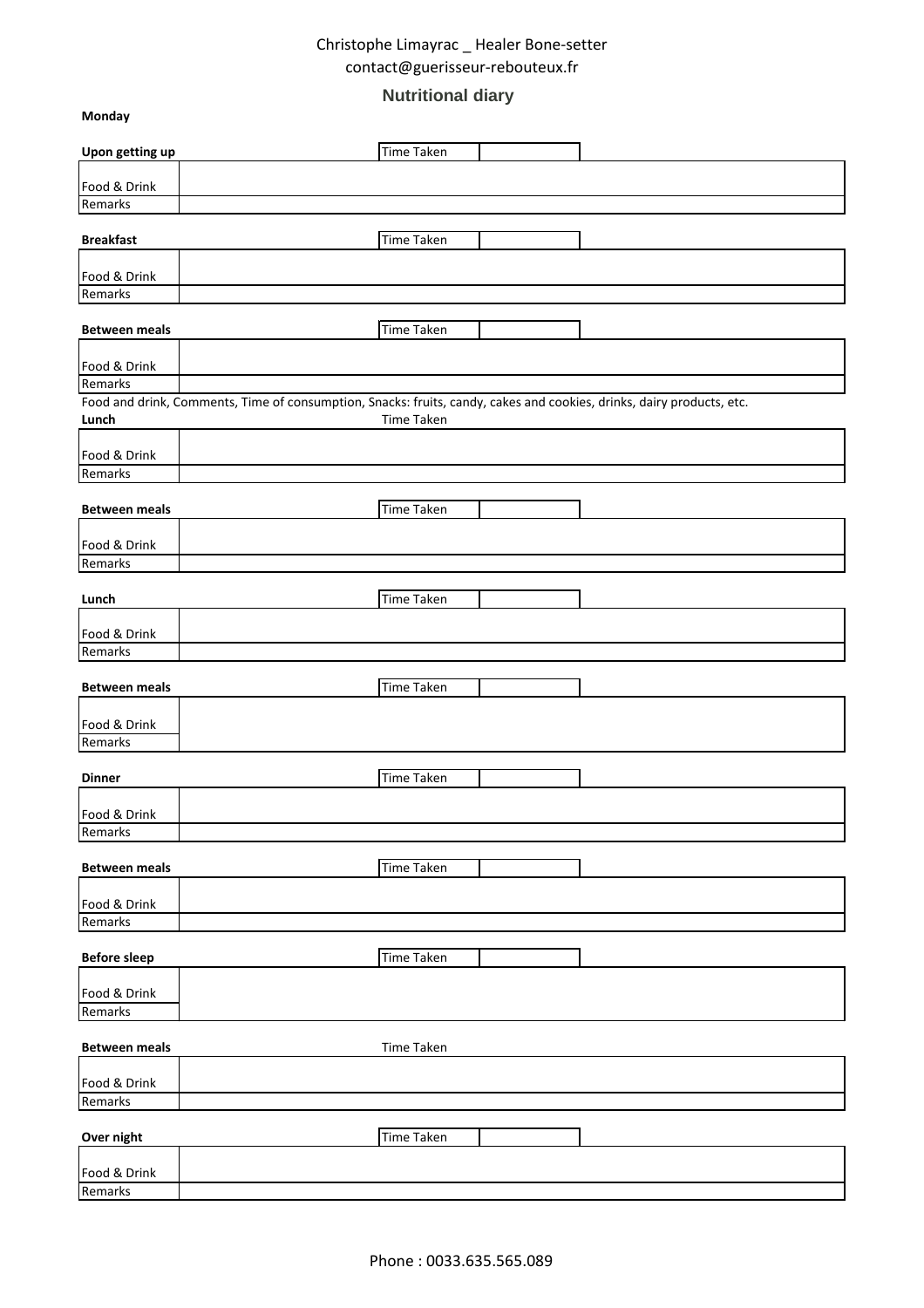# **Nutritional diary**

**Thuesday**

| Upon getting up                                                                                                       | <b>Time Taken</b> |  |
|-----------------------------------------------------------------------------------------------------------------------|-------------------|--|
| Food & Drink                                                                                                          |                   |  |
| Remarks                                                                                                               |                   |  |
|                                                                                                                       |                   |  |
| <b>Breakfast</b>                                                                                                      | <b>Time Taken</b> |  |
| Food & Drink                                                                                                          |                   |  |
| Remarks                                                                                                               |                   |  |
| <b>Between meals</b>                                                                                                  | <b>Time Taken</b> |  |
|                                                                                                                       |                   |  |
| Food & Drink<br>Remarks                                                                                               |                   |  |
| Food and drink, Comments, Time of consumption, Snacks: fruits, candy, cakes and cookies, drinks, dairy products, etc. |                   |  |
| Lunch                                                                                                                 | Time Taken        |  |
| Food & Drink                                                                                                          |                   |  |
| Remarks                                                                                                               |                   |  |
|                                                                                                                       |                   |  |
| <b>Between meals</b>                                                                                                  | <b>Time Taken</b> |  |
| Food & Drink                                                                                                          |                   |  |
| Remarks                                                                                                               |                   |  |
|                                                                                                                       | <b>Time Taken</b> |  |
| Lunch                                                                                                                 |                   |  |
| Food & Drink                                                                                                          |                   |  |
| Remarks                                                                                                               |                   |  |
| <b>Between meals</b>                                                                                                  | <b>Time Taken</b> |  |
|                                                                                                                       |                   |  |
| Food & Drink<br>Remarks                                                                                               |                   |  |
|                                                                                                                       |                   |  |
| <b>Dinner</b>                                                                                                         | Time Taken        |  |
| Food & Drink                                                                                                          |                   |  |
| Remarks                                                                                                               |                   |  |
|                                                                                                                       |                   |  |
| <b>Between meals</b>                                                                                                  | <b>Time Taken</b> |  |
| Food & Drink                                                                                                          |                   |  |
| Remarks                                                                                                               |                   |  |
| <b>Before sleep</b>                                                                                                   | <b>Time Taken</b> |  |
|                                                                                                                       |                   |  |
| Food & Drink<br>Remarks                                                                                               |                   |  |
|                                                                                                                       |                   |  |
| <b>Between meals</b>                                                                                                  | Time Taken        |  |
| Food & Drink                                                                                                          |                   |  |
| Remarks                                                                                                               |                   |  |
| Over night                                                                                                            | Time Taken        |  |
|                                                                                                                       |                   |  |
| Food & Drink<br>Remarks                                                                                               |                   |  |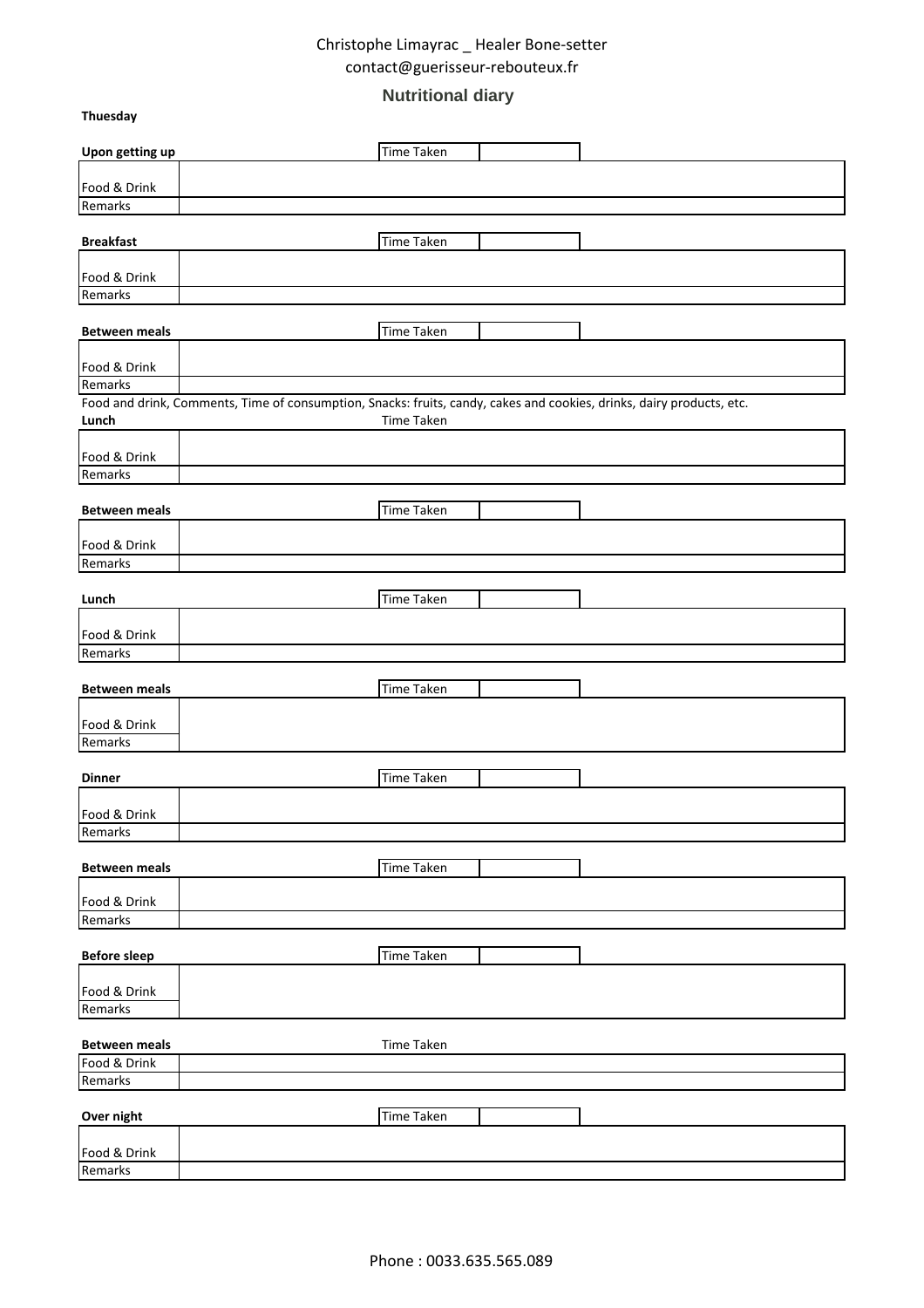# **Nutritional diary**

**Friday**

| Upon getting up         | <b>Time Taken</b>                                                                                                     |  |
|-------------------------|-----------------------------------------------------------------------------------------------------------------------|--|
|                         |                                                                                                                       |  |
| Food & Drink<br>Remarks |                                                                                                                       |  |
| <b>Breakfast</b>        | <b>Time Taken</b>                                                                                                     |  |
|                         |                                                                                                                       |  |
| Food & Drink            |                                                                                                                       |  |
| Remarks                 |                                                                                                                       |  |
| <b>Between meals</b>    | <b>Time Taken</b>                                                                                                     |  |
| Food & Drink            |                                                                                                                       |  |
| Remarks                 |                                                                                                                       |  |
|                         | Food and drink, Comments, Time of consumption, Snacks: fruits, candy, cakes and cookies, drinks, dairy products, etc. |  |
| Lunch                   | Time Taken                                                                                                            |  |
| Food & Drink            |                                                                                                                       |  |
| Remarks                 |                                                                                                                       |  |
| <b>Between meals</b>    | <b>Time Taken</b>                                                                                                     |  |
|                         |                                                                                                                       |  |
| Food & Drink<br>Remarks |                                                                                                                       |  |
|                         |                                                                                                                       |  |
| Lunch                   | <b>Time Taken</b>                                                                                                     |  |
| Food & Drink            |                                                                                                                       |  |
| Remarks                 |                                                                                                                       |  |
| <b>Between meals</b>    | <b>Time Taken</b>                                                                                                     |  |
| Food & Drink            |                                                                                                                       |  |
| Remarks                 |                                                                                                                       |  |
| <b>Dinner</b>           | <b>Time Taken</b>                                                                                                     |  |
| Food & Drink            |                                                                                                                       |  |
| Remarks                 |                                                                                                                       |  |
|                         |                                                                                                                       |  |
| <b>Between meals</b>    | Time Taken                                                                                                            |  |
| Food & Drink            |                                                                                                                       |  |
| Remarks                 |                                                                                                                       |  |
| <b>Before sleep</b>     | <b>Time Taken</b>                                                                                                     |  |
| Food & Drink            |                                                                                                                       |  |
| Remarks                 |                                                                                                                       |  |
| <b>Between meals</b>    | Time Taken                                                                                                            |  |
|                         |                                                                                                                       |  |
| Food & Drink<br>Remarks |                                                                                                                       |  |
|                         |                                                                                                                       |  |
| Over night              | <b>Time Taken</b>                                                                                                     |  |
| Food & Drink            |                                                                                                                       |  |
| Remarks                 |                                                                                                                       |  |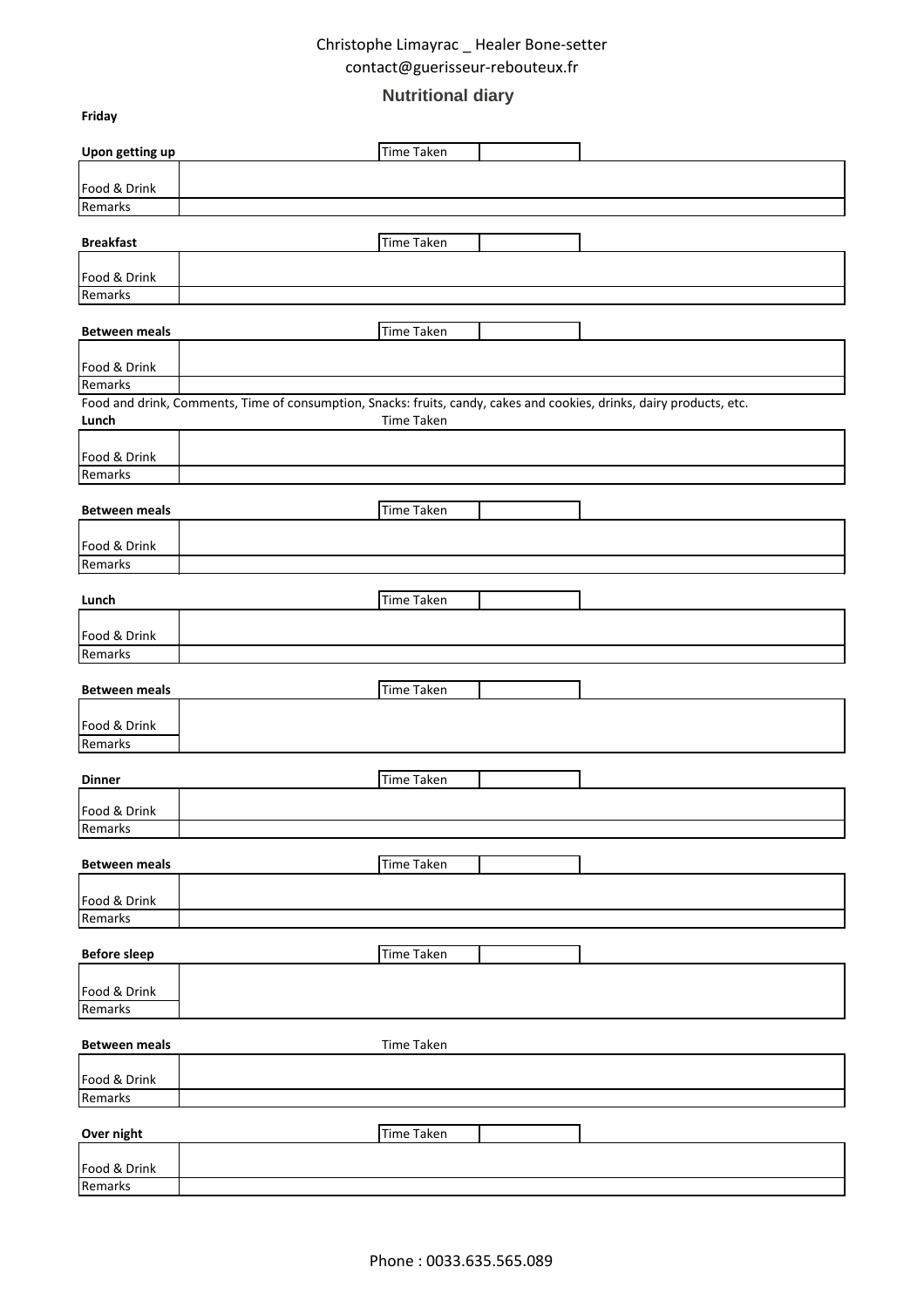# **Nutritional diary**

**Sunday**

| Upon getting up         | <b>Time Taken</b>                                                                                                     |
|-------------------------|-----------------------------------------------------------------------------------------------------------------------|
| Food & Drink            |                                                                                                                       |
| Remarks                 |                                                                                                                       |
| <b>Breakfast</b>        | Time Taken                                                                                                            |
|                         |                                                                                                                       |
| Food & Drink            |                                                                                                                       |
| Remarks                 |                                                                                                                       |
| <b>Between meals</b>    | Time Taken                                                                                                            |
|                         |                                                                                                                       |
| Food & Drink<br>Remarks |                                                                                                                       |
|                         | Food and drink, Comments, Time of consumption, Snacks: fruits, candy, cakes and cookies, drinks, dairy products, etc. |
| Lunch                   | Time Taken                                                                                                            |
|                         |                                                                                                                       |
| Food & Drink            |                                                                                                                       |
| Remarks                 |                                                                                                                       |
| <b>Between meals</b>    | <b>Time Taken</b>                                                                                                     |
| Food & Drink            |                                                                                                                       |
| Remarks                 |                                                                                                                       |
|                         |                                                                                                                       |
| Lunch                   | Time Taken                                                                                                            |
| Food & Drink            |                                                                                                                       |
| Remarks                 |                                                                                                                       |
|                         |                                                                                                                       |
| <b>Between meals</b>    | Time Taken                                                                                                            |
| Food & Drink            |                                                                                                                       |
| Remarks                 |                                                                                                                       |
|                         |                                                                                                                       |
| <b>Dinner</b>           | Time Taken                                                                                                            |
| Food & Drink            |                                                                                                                       |
| Remarks                 |                                                                                                                       |
|                         |                                                                                                                       |
| <b>Between meals</b>    | <b>Time Taken</b>                                                                                                     |
| Food & Drink            |                                                                                                                       |
| Remarks                 |                                                                                                                       |
|                         |                                                                                                                       |
| <b>Before sleep</b>     | Time Taken                                                                                                            |
| Food & Drink            |                                                                                                                       |
| Remarks                 |                                                                                                                       |
|                         |                                                                                                                       |
| <b>Between meals</b>    | Time Taken                                                                                                            |
| Food & Drink            |                                                                                                                       |
| Remarks                 |                                                                                                                       |
| Over night              | <b>Time Taken</b>                                                                                                     |
| Food & Drink            |                                                                                                                       |
| Remarks                 |                                                                                                                       |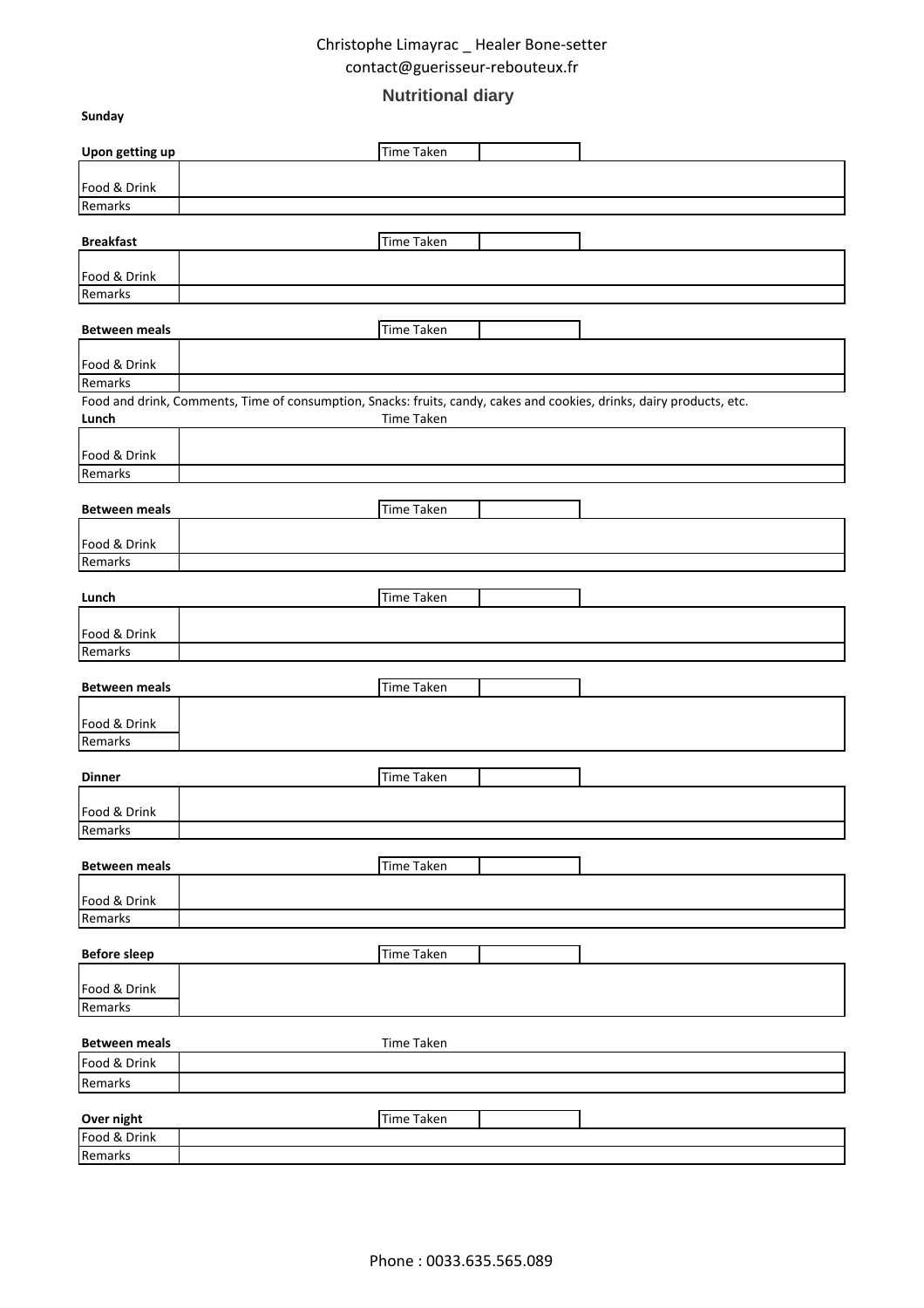# **Nutritional diary**

**Wednesday**

| Upon getting up         | Time Taken                                                                                                            |
|-------------------------|-----------------------------------------------------------------------------------------------------------------------|
|                         |                                                                                                                       |
| Food & Drink<br>Remarks |                                                                                                                       |
|                         |                                                                                                                       |
| <b>Breakfast</b>        | <b>Time Taken</b>                                                                                                     |
| Food & Drink            |                                                                                                                       |
| Remarks                 |                                                                                                                       |
|                         |                                                                                                                       |
| <b>Between meals</b>    | <b>Time Taken</b>                                                                                                     |
| Food & Drink            |                                                                                                                       |
| Remarks                 |                                                                                                                       |
|                         | Food and drink, Comments, Time of consumption, Snacks: fruits, candy, cakes and cookies, drinks, dairy products, etc. |
| Lunch                   | Time Taken                                                                                                            |
| Food & Drink            |                                                                                                                       |
| Remarks                 |                                                                                                                       |
| <b>Between meals</b>    | <b>Time Taken</b>                                                                                                     |
|                         |                                                                                                                       |
| Food & Drink            |                                                                                                                       |
| Remarks                 |                                                                                                                       |
| Lunch                   | <b>Time Taken</b>                                                                                                     |
|                         |                                                                                                                       |
| Food & Drink            |                                                                                                                       |
| Remarks                 |                                                                                                                       |
| <b>Between meals</b>    | <b>Time Taken</b>                                                                                                     |
|                         |                                                                                                                       |
| Food & Drink            |                                                                                                                       |
| Remarks                 |                                                                                                                       |
| <b>Dinner</b>           | <b>Time Taken</b>                                                                                                     |
|                         |                                                                                                                       |
| Food & Drink            |                                                                                                                       |
| Remarks                 |                                                                                                                       |
| <b>Between meals</b>    | <b>Time Taken</b>                                                                                                     |
|                         |                                                                                                                       |
| Food & Drink<br>Remarks |                                                                                                                       |
|                         |                                                                                                                       |
| <b>Before sleep</b>     | <b>Time Taken</b>                                                                                                     |
| Food & Drink            |                                                                                                                       |
| Remarks                 |                                                                                                                       |
|                         |                                                                                                                       |
| <b>Between meals</b>    | Time Taken                                                                                                            |
| Food & Drink            |                                                                                                                       |
| Remarks                 |                                                                                                                       |
|                         |                                                                                                                       |
| Over night              | <b>Time Taken</b>                                                                                                     |
| Food & Drink            |                                                                                                                       |
| Remarks                 |                                                                                                                       |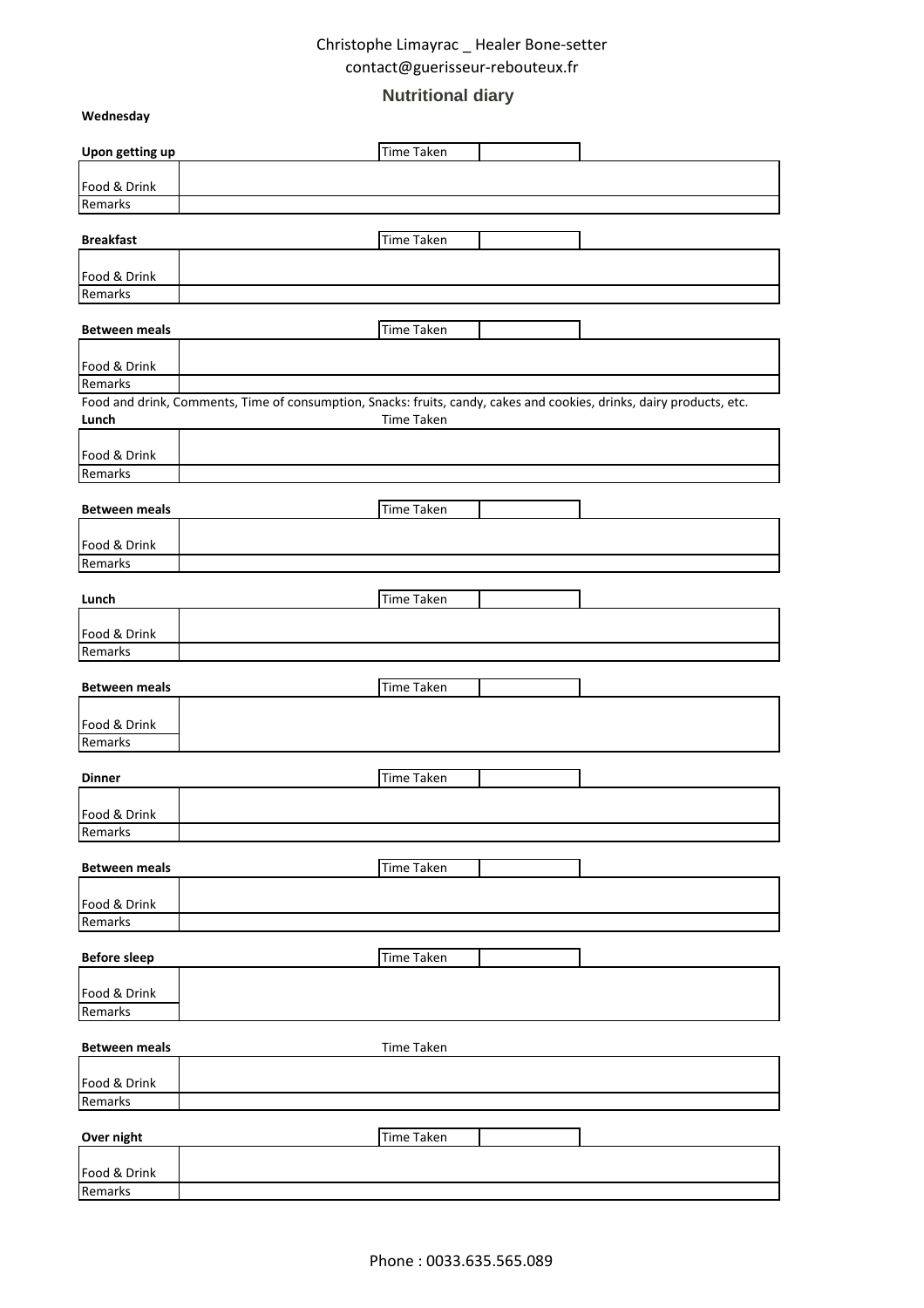# **Nutritional diary**

**Thursday**

| Upon getting up         | <b>Time Taken</b>                                                                                                     |
|-------------------------|-----------------------------------------------------------------------------------------------------------------------|
| Food & Drink            |                                                                                                                       |
| Remarks                 |                                                                                                                       |
|                         | Time Taken                                                                                                            |
| <b>Breakfast</b>        |                                                                                                                       |
| Food & Drink            |                                                                                                                       |
| Remarks                 |                                                                                                                       |
| <b>Between meals</b>    | <b>Time Taken</b>                                                                                                     |
|                         |                                                                                                                       |
| Food & Drink            |                                                                                                                       |
| Remarks                 | Food and drink, Comments, Time of consumption, Snacks: fruits, candy, cakes and cookies, drinks, dairy products, etc. |
| Lunch                   | Time Taken                                                                                                            |
|                         |                                                                                                                       |
| Food & Drink<br>Remarks |                                                                                                                       |
|                         |                                                                                                                       |
| <b>Between meals</b>    | <b>Time Taken</b>                                                                                                     |
| Food & Drink            |                                                                                                                       |
| Remarks                 |                                                                                                                       |
|                         |                                                                                                                       |
| Lunch                   | Time Taken                                                                                                            |
| Food & Drink            |                                                                                                                       |
| Remarks                 |                                                                                                                       |
| <b>Between meals</b>    | <b>Time Taken</b>                                                                                                     |
| Food & Drink            |                                                                                                                       |
| Remarks                 |                                                                                                                       |
|                         |                                                                                                                       |
| <b>Dinner</b>           | <b>Time Taken</b>                                                                                                     |
| Food & Drink            |                                                                                                                       |
| Remarks                 |                                                                                                                       |
| <b>Between meals</b>    | <b>Time Taken</b>                                                                                                     |
| Food & Drink            |                                                                                                                       |
| Remarks                 |                                                                                                                       |
|                         | <b>Time Taken</b>                                                                                                     |
| <b>Before sleep</b>     |                                                                                                                       |
| Food & Drink            |                                                                                                                       |
| Remarks                 |                                                                                                                       |
| <b>Between meals</b>    | Time Taken                                                                                                            |
| Food & Drink            |                                                                                                                       |
| Remarks                 |                                                                                                                       |
| Over night              | <b>Time Taken</b>                                                                                                     |
|                         |                                                                                                                       |
| Food & Drink            |                                                                                                                       |
| Remarks                 |                                                                                                                       |